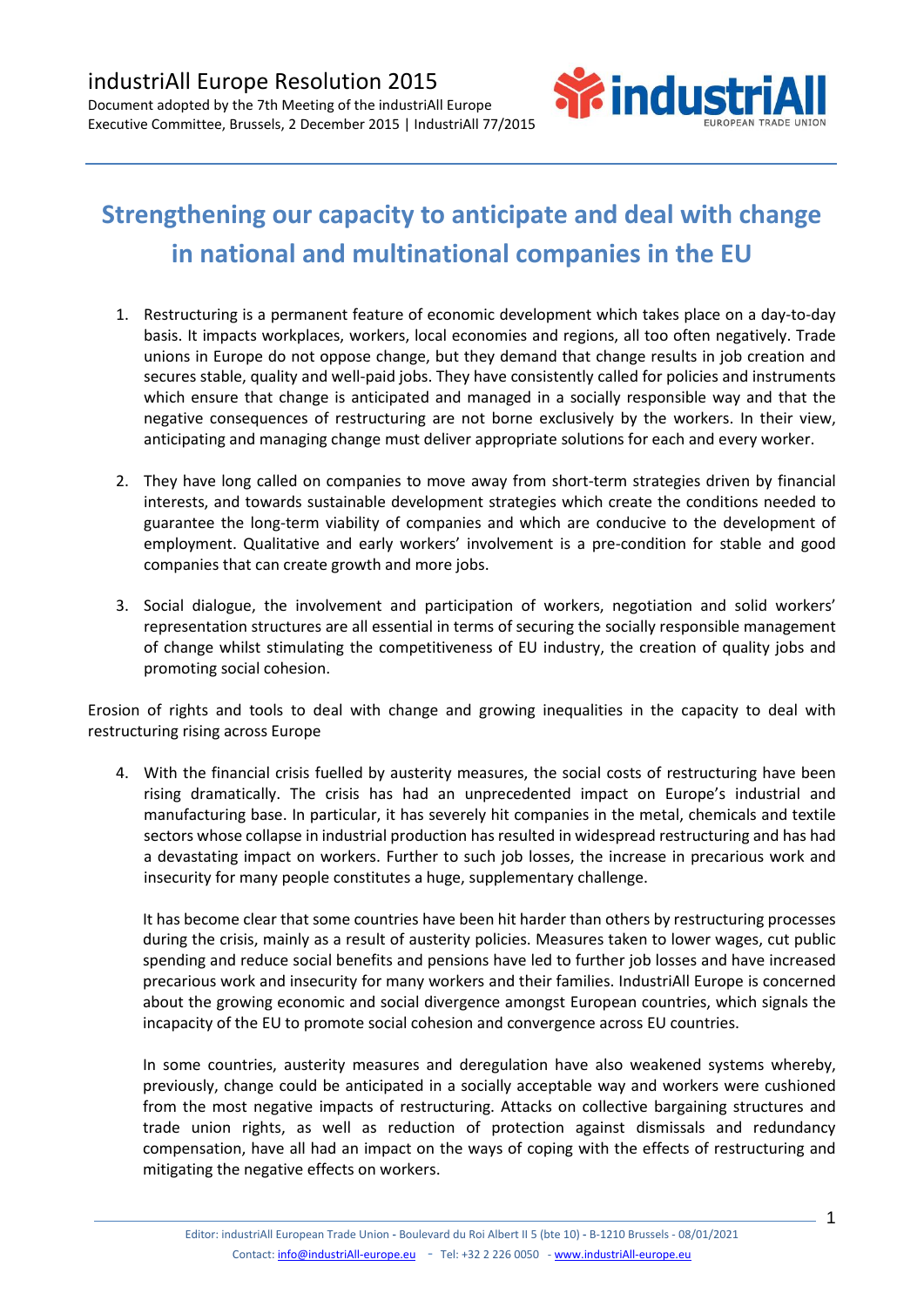As a result, we have seen increasing inequalities in the treatment of restructuring across Europe, with a number of countries in which the role of workers' representatives and trade unions in influencing and negotiating change has been constantly undermined. At the same time, we have also seen the positive outcomes of stronger cooperation and well-established social dialogue in other countries. These inequalities are very much felt in European Works Councils (EWCs) in multinational companies which are undergoing transnational restructuring processes.

- 5. With the crisis, company collapses, restructuring processes and transfers of production have all stepped up the pressure on workers employed in the manufacturing industry throughout Europe. Company strategies lead to workers being played off against one another, exerting pressure to force further concessions, generating social dumping and precarious work, and undermining social and trade union rights. Furthermore, globalisation, fast-growing technological change due in particular to digitalisation and the domination of financial markets will all contribute to making today's economy one of accelerating change.
- 6. This situation calls for urgent action at EU level. Policies need to be refocused on promoting growthoriented monetary and budgetary policies and more social justice. The EU-wide harmonisation of company taxation should be promoted in order to prevent tax avoidance and regime shopping. Social dialogue, autonomous collective bargaining power and better collective agreements, as well as effective workers' information, consultation and participation rights, are all cornerstones in terms of contributing to a strong industrial base, delivering high-quality jobs and social cohesion.
- 7. Anticipation of change and socially responsible restructuring both rely on early and adequate information and consultation, as well as participation. Workers must be able to have a strong say in corporate strategy in order to defend workers' interests and sustainable companies. They do not want to play a role exclusively in the management of the social consequences of restructuring. To achieve this, workers need to be involved in the day-to-day life of the company, fostering a more cooperative approach and the building of mutual trust. Workers must be informed and consulted to enable them to play an active role in the decision-making process including, where possible, at board level. They must have access to strategic information at a very early stage as well as the right to be supported by experts to analyse the information, flesh out their concerns and propose alternatives.
- 8. In multinational companies, EWCs are indeed the appropriate forum for employees and management to "promote an approach aimed at anticipating and managing change in a socially responsible manner". However, from our experience with more than 550 EWCs, we see that workers' involvement in restructuring cases is often a pure formality and has limited impact. Despite the fact that the Recast Directive 2009/38/EC on EWCs gives workers strengthened rights in the event of transnational company restructuring, all too often EWCs are still presented with a 'fait accompli'. They are not informed and consulted with sufficient warning about planned company decisions. They have neither the time nor the means to make counterproposals or to work on alternative solutions for the announced restructuring plans. Furthermore, at national level, despite legal frameworks on information, consultation and participation, in some countries workers and their representatives still find it very difficult to play a proactive role in the anticipation and the management of change. In this respect the Directive 2002/14/EC establishing a general framework for informing and consulting employees in the European Community needs to be better enforced at national level and to be strengthened.

New and strengthened instruments are urgently needed.

9. It is clear that in order to ensure that restructuring is handled in a socially responsible way, i.e. that no-one is left behind without socially acceptable solutions, existing instruments must be fully respected and enforced. Timely information, consultation and participation are essential but they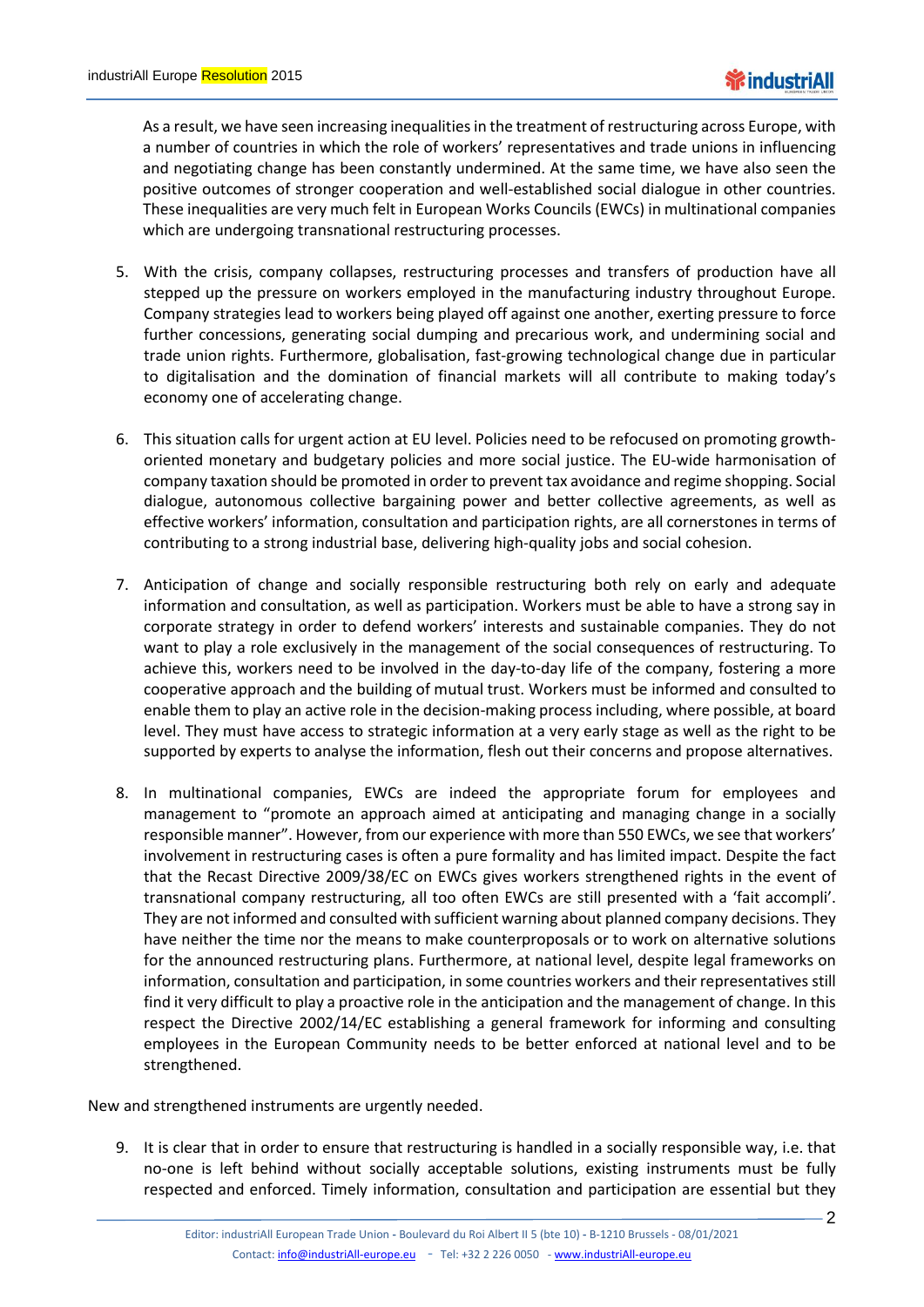are not sufficient. New and strengthened instruments need to be developed, both at national and European level.

- 10. Forward planning of employment and skills, workforce planning and the ongoing training and upgrading of workers' skills are all cornerstones in terms of the anticipation of and preparation for changes within companies, as well as limiting any negative consequences they may have on employment. Lifelong learning must be actively promoted, both at national and EU level. The internal and external employability of each worker has to be strengthened and organised. Access to continuous training must be guaranteed for all workers, irrespective of their age and/or profession.
- 11. In the event of economic change which is likely to have an impact on employment, the priority is to ensure that alternative solutions to redundancy are actively sought. This might include temporary short time schemes, working time accounts, internal mobility, early retirement as well as external redeployment, tailor-made measures in the areas of career guidance, adequate training, active support in finding a new job or placement in another company, assistance in the creation of new activities and adequate social protection support during the unemployment and job search period. In this respect, industriAll Europe believes that minimum European standards must be promoted for avoiding redundancies.

IndustriAll Europe also supports the initiatives taken by the European Commission to set up an optional European legal framework for transnational company agreements. Transnational negotiation i.e. the framework of transnational restructuring, should be made possible to result in a transnational company agreement with immediate effect on all covered workers. This legal framework must respect the bargaining competences of trade unions.

- 12. IndustriAll Europe is in favour of strengthening existing EU instruments or developing new ones in order to effectively prepare and enable workers to anticipate change and, on the other hand, to promote support mechanisms which cushion workers from the negative impacts of economic change in particular dismissals.
- 13. While the European Commission consistently triesto question and undermine workers' involvement, which it sees as a potential burden to businesses rather than as an essential and stable element for sustainable corporate governance, industriAll Europe calls for the establishment of ambitious standards on workers' information and consultation rights as well as on European board-level representation. In this respect, we support the ETUC's demand for a Directive introducing a new and integrated architecture for workers' involvement combining the establishment of highest standards on information and consultation with the introduction of new, ambitious standards on workers' board-level representation as an additional source of workers' influence.
- 14. The European Commission has long recognised the problems of restructuring and the negative consequences of this on workers, their families and the local economies and has accumulated many good practices. However, so far it has failed to propose a legal instrument on anticipating and managing change. It also gave a very poor and unsatisfactory response to the Cercas report adopted by the European Parliament in early 2013, with the adoption at the end of 2013 of a "Quality Framework for Anticipation of Change and Restructuring". The Commission'slack of ambition islikely to cause frustrations as European workers and their representatives are increasingly experiencing change and the severe effects of restructuring.
- 15. Company restructuring has been taking place in a social vacuum at EU level for too long. While companies are increasingly able to enjoy the incoherent EU acquis and organise their corporate structure in order to pick and choose the most "company friendly" national legislation, workers see their rights eroded and precarious work and insecurity growing. Moreover, increasing economic and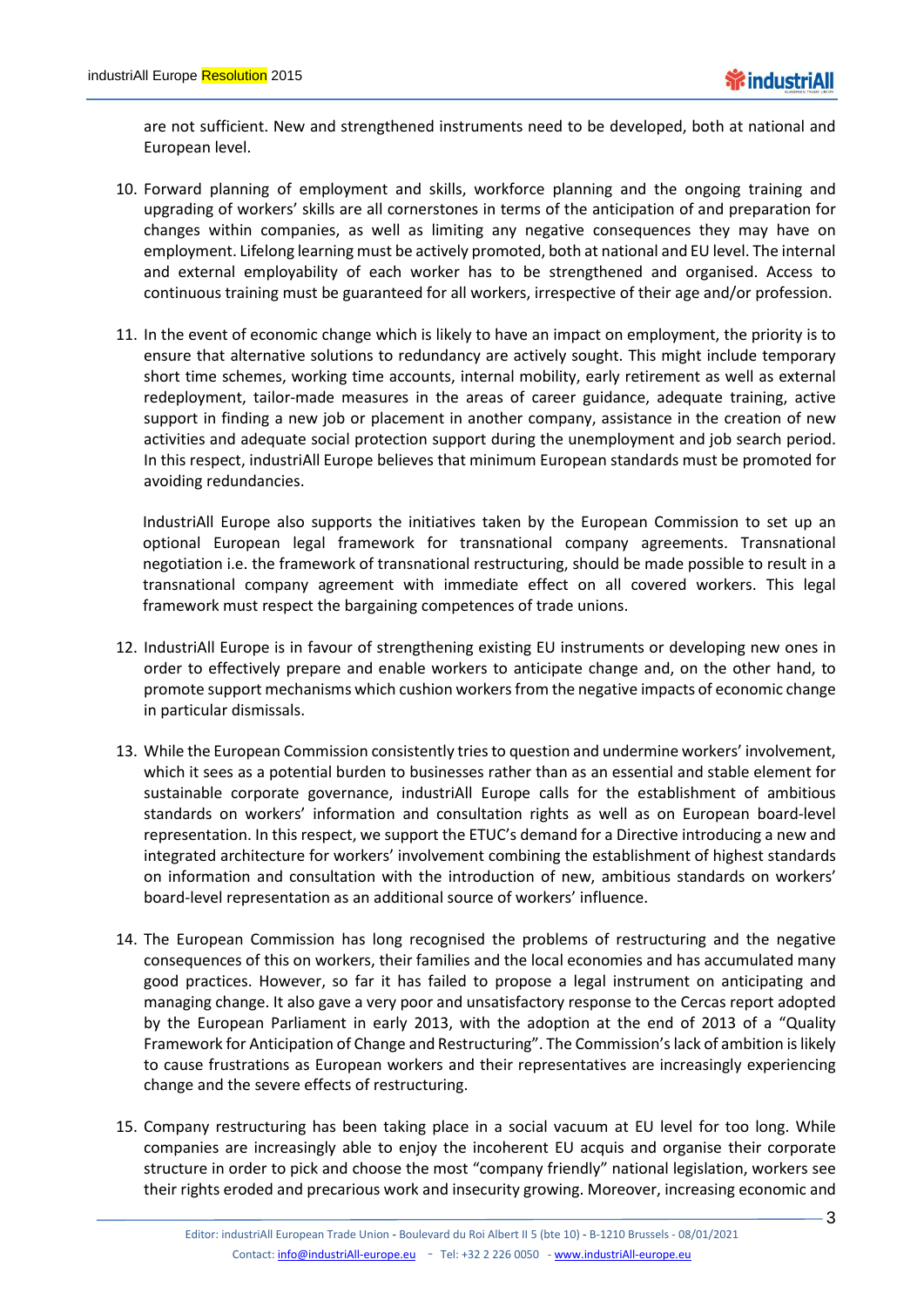

social divergence throughout Europe cannot be the blueprint for the future of Europe. A Europe based on internal competition between national social legislation and where workers are put in competition against each other is not a Europe that will deserve a triple-A rating as Commission President Juncker stated in October 2014, nor will it bring Europe closer to its citizens and workers. Urgent action is therefore needed!

IndustriAll Europe calls for:

- The promotion of ambitious lifelong-learning policies enabling citizens and workers to be able to adapt to change. Access to ongoing training must be guaranteed for all workers, irrespective of their age and/or profession. This must be underpinned by an individual worker's right to training, preferably guaranteed by collective agreements. Companies, sectors and education systems also have to address the issue of the anticipation of skills needs, the upgrading of existing skills as well as the validation and recognition of skills.
- A strengthening of information and consultation rights at national level, through in particular a better enforcement of the measures transposing the Directive 2002/14/EC, and the promotion of a genuine anticipation agenda based on a model of corporate governance in which workers are involved in strategic decisions at a very early stage.
- In view of the revision of the EWC Recast Directive, the European Commission should make appropriate proposals to improve information and consultation rights at European level i.e. ensuring that workers have a stronger voice with regard to company strategic issues such as investments, innovation and production, but also to the consequences of these strategic decisions for employment and employee training policies. Such an anticipation agenda demands that social consequences of planned strategic decisions are communicated at a very early stage. The possibility for workers' representatives to be assisted by experts should be given. In addition, effective and dissuasive sanctions must be put in place.
- The adoption of a Directive introducing a new and integrated architecture for workers' involvement, combining the establishment of highest standards on information and consultation with the introduction of new, ambitious standards on workers' board-level representation as an additional source of workers' influence (as requested by the ETUC).
- A strengthening of national collective bargaining systems and social dialogue structures and the setting-up of an optional European legal framework for transnational company agreements which respects the bargaining competences of the trade unions.
- A binding legal initiative taken by the European Commission to give an adequate and effective response to the challenges raised by the Cercas report on anticipation of change. Anticipation and management of change has been on the European agenda for years, and should now result in binding policies.
- Timely anticipation and preparation is key to preventing and/or limiting the negative impact of restructuring on workers as well as on local and regional economies. Information has to be communicated at the earliest possible time allowing adequate preparation for support measures. Timeframes to inform workers should be extended whether these information rights are regulated by law or by collective agreements. The timeframe to notify public authorities could also be extended.